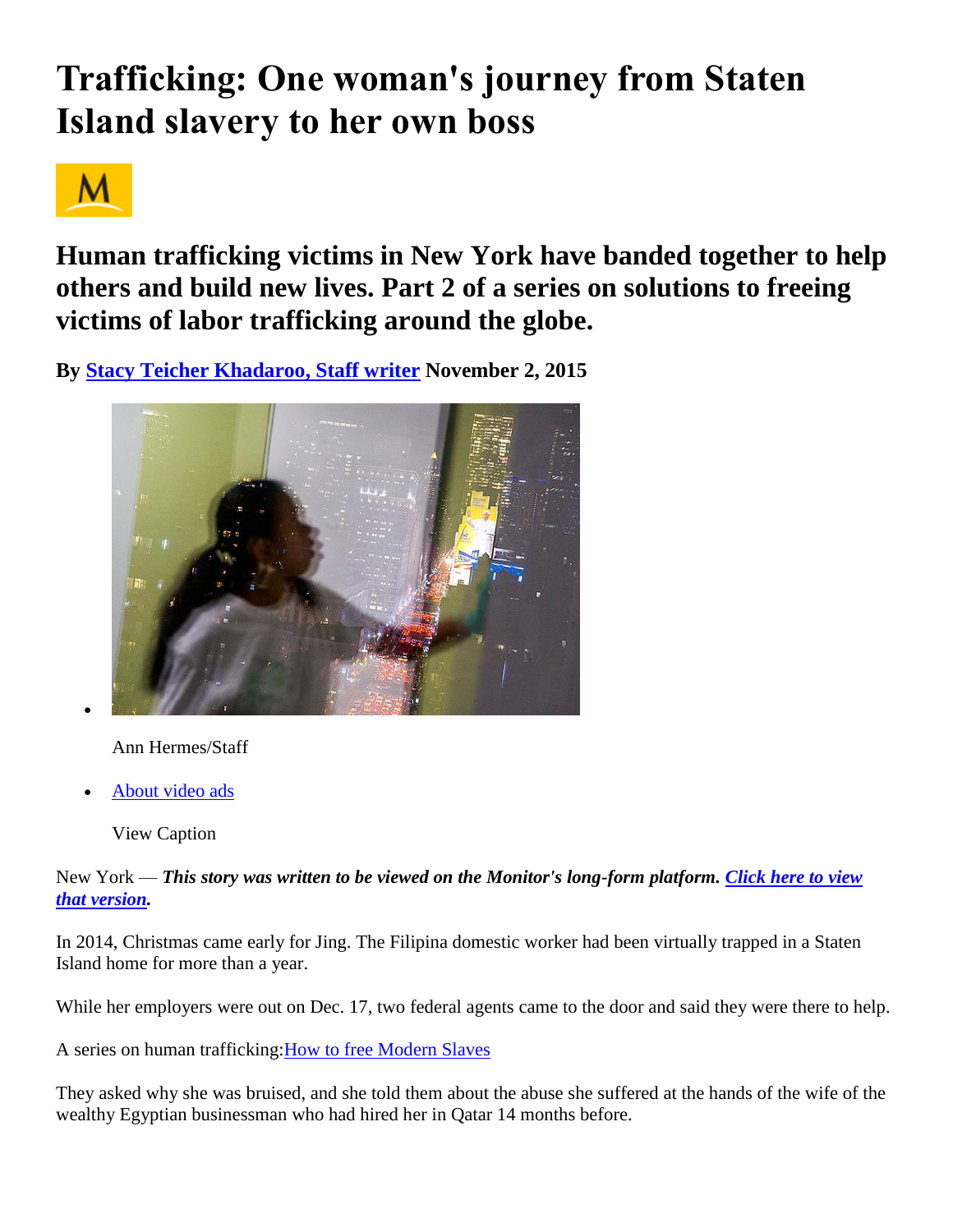The woman had begun physically abusing her after giving birth to her seventh child, says Jing, who is using a pseudonym.

She wasn't allowed to leave the house and backyard. She had no days off. Her employers kept her passport and paid her the equivalent of about \$240 a month – less than \$10 a day and only half of what they had promised. She had no privacy – sharing a room with the 2-year-old.

"They were always saying if I go outside there will be police and they will arrest you.... So I got scared," Jing says. She had no idea the laws in the US would be on her side.

To this day, Jing says, she isn't sure how the agents found her. They connected her by phone to a Filipina woman, who told Jing in her native Tagalog that she could get help and leave that day if she chose.

"At first I was thinking twice about it because I didn't know if I should trust the police," Jing says. But "I felt like,... it's a Filipino community, so it's going to help me."

The "Filipino community" she placed her faith in turned out to be Damayan Migrant Workers Association, a grass-roots group in New York that has been assisting Filipino domestic workers and trafficking victims since 2002.



Members of a migrant workers association participate in a walk-a-thon fundraising event for the Damayan Cleaning Cooperative on Sept. 27, 2015, in New York. Ann Hermes/Staff

In many ways, Damayan's work is a model for how a cycle of victimization can be not only interrupted, but also transformed: Jing and other survivors of domestic servitude are gaining confidence and stability. In turn, they are becoming part of the solution to labor trafficking – a crime that many Americans don't even realize may be hidden in kitchens and baby nurseries in their own neighbors' homes.

Former victims become advocates for others, demanding changes to structures that have allowed the trafficking of domestic workers to flourish.

They have pressured embassies when diplomatic immunity was shielding traffickers from prosecution, and have helped some women win financial settlements. Damayan's members played a key role in New York becoming the first of several states to pass a Domestic Workers Bill of Rights. They have educated young Filipinos about how the Philippines government pushes workers to go abroad to prop up the economy with remittances.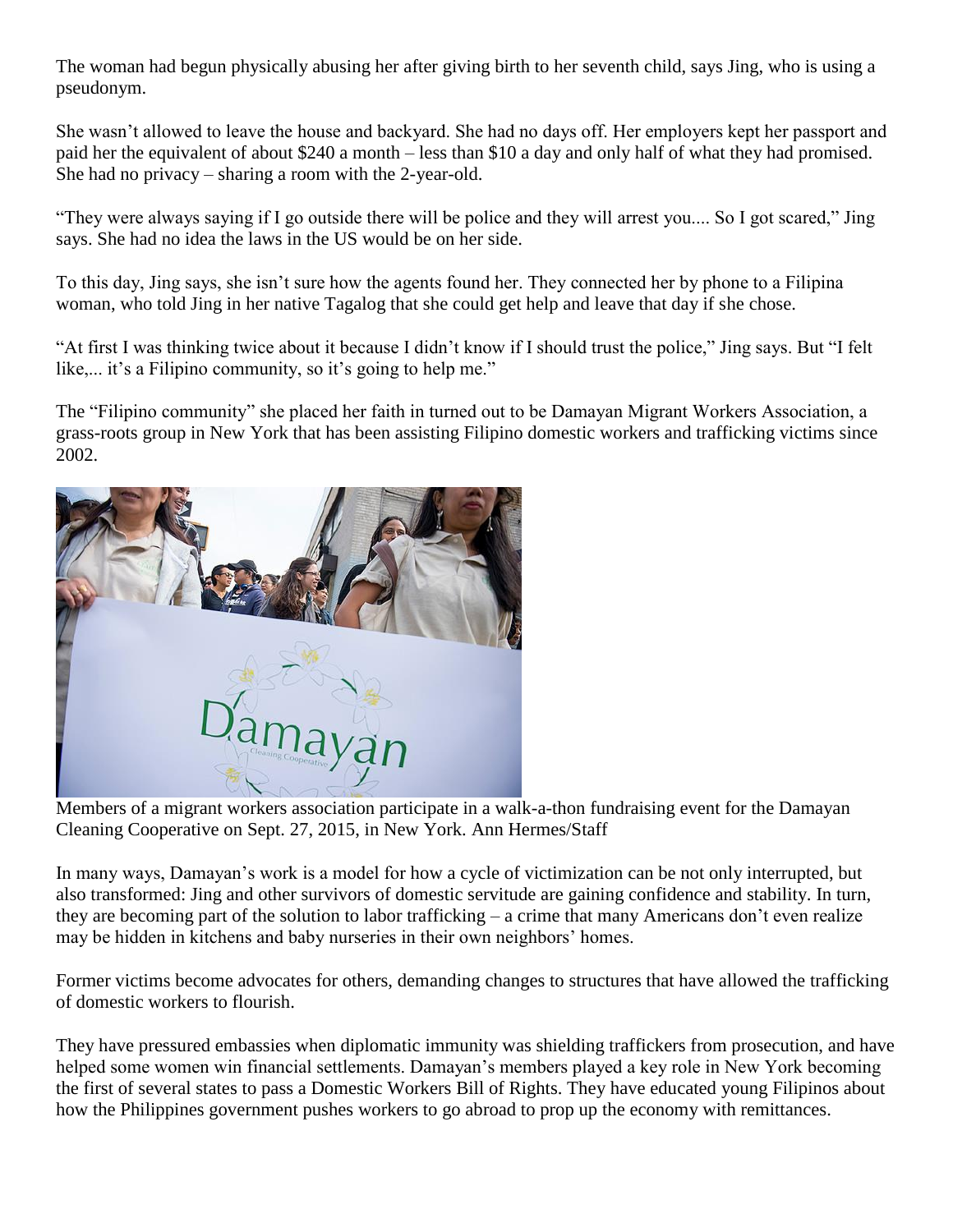"The way that they really pull together the legal advocacy, the organizing, the co-op, and the political education…, that's how you create social change," says Grace Chang, an author on trafficking and domestic workers and a professor at the University of California in Santa Barbara. Organizations like Damayan "are a great example of how you come up against these behemoth government systems and you make a difference slowly, generation by generation."

Much of the work is indeed slow – helping one woman at a time reclaim her life. But each time "there is some justice … and they are able to have a life free of this gross exploitation,... it means something. It's setting precedent for the future," Professor Chang says.

For victims of human trafficking like Jing, escape is just the first step. They often need shelter, legal aid, counseling, and other services from an array of groups with which Damayan partners.

[Click here to read about [the dramatic rescue of two Nepali relatives trapped in the same home in the United](http://www.csmonitor.com/World/2015/1102/From-trafficking-victim-to-rescuer-I-got-her-out)  [States.\]](http://www.csmonitor.com/World/2015/1102/From-trafficking-victim-to-rescuer-I-got-her-out)

Around the country, a handful of such organizations are working to connect with isolated domestic servants to show them that help is available.

Casa de Maryland's workers in Maryland and Virginia hand out know-your-rights cards to nannies they see in parks and churches. The Coalition to Abolish Slavery & Trafficking (CAST) in Los Angeles runs a trafficking hotline and one of the few shelters in the US specifically for trafficking victims. In the Queens borough of New York, Adhikaar serves Nepali-speakers and Tibetans.

These groups are sticking with trafficking survivors for months or years as they recover a sense of dignity and start to take control of their future. Damayan's latest project: a worker-owned cleaning co-operative that will enable more women like Jing to control their own job conditions.

#### **When employment crosses the line**

An estimated 2 million people work as nannies, cooks, cleaners, and other household servants in the US. The National Domestic Workers Alliance says the number could be larger because the industry includes many undocumented immigrants. The vast majority of domestic workers here are female and born abroad.

The degree to which employers violate basic rights and may cross the line into trafficking – which involves force, fraud, or coercion to keep a worker from leaving – is hinted at in a [2012 survey](http://www.domesticworkers.org/sites/default/files/HomeEconomicsEnglish.pdf) of more than 2,000 domestic workers in 14 cities: Nineteen percent had been threatened, bullied, or verbally abused within the past year. Among those living with their employers, 36 percent had been threatened or verbally abused, 25 percent had less than five hours of sleep a night, and 31 percent lacked any means of communicating privately with family or friends.

Compared with other labor trafficking victims, those in domestic servitude "are more likely to experience physical abuse and sexual abuse, and have their documents taken from them upon arriving to the US," says Meredith Dank, co-author of a [2014 report](http://www.urban.org/research/publication/understanding-organization-operation-and-victimization-process-labor-trafficking-united-states) on labor trafficking by the Urban Institute in collaboration with Northeastern University in Boston.

Although the US has had a law protecting victims of trafficking since 2000, and all states have since passed their own such laws, awareness and enforcement have lagged, anti-trafficking advocates say.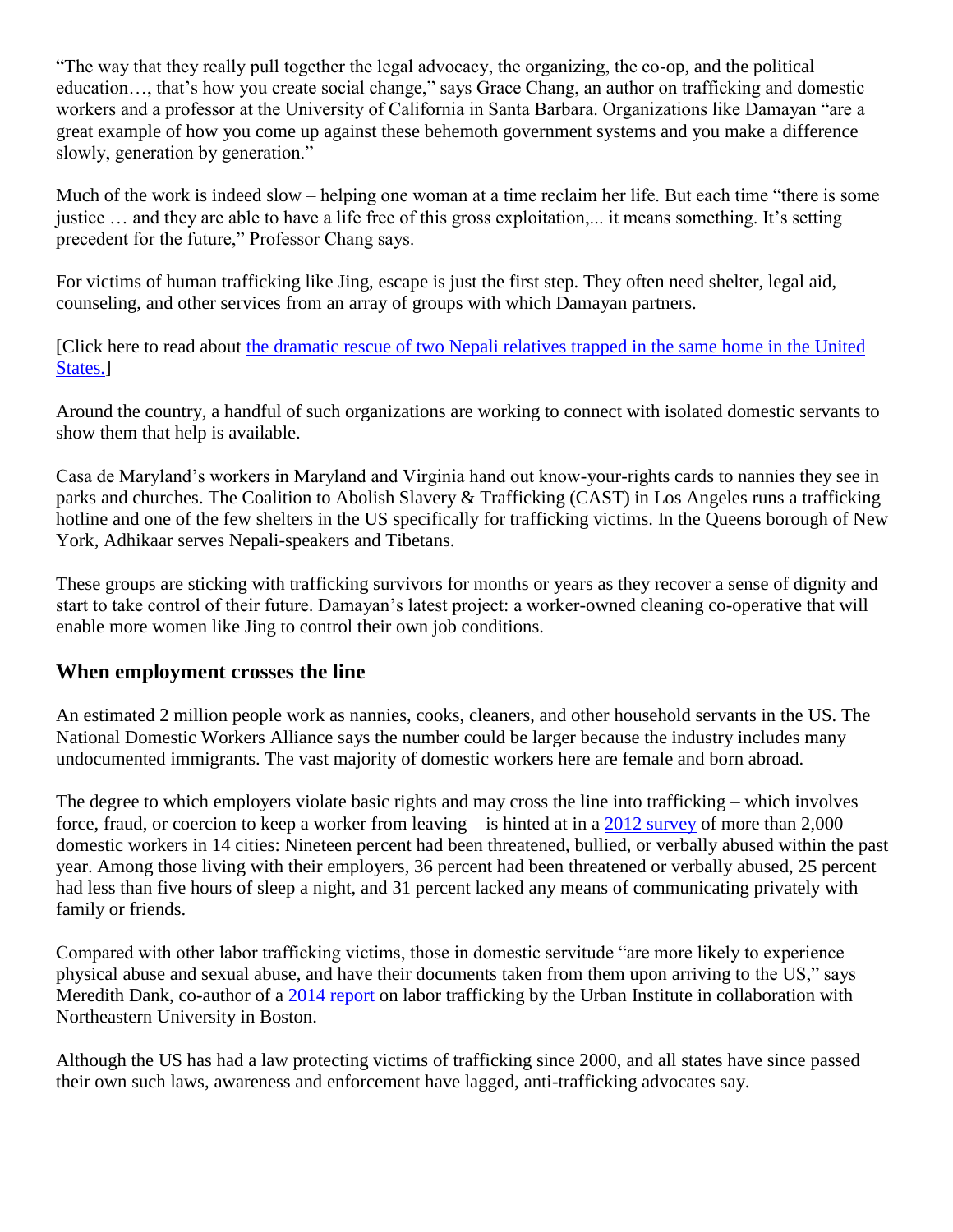There were 544 domestic servitude cases reported to the national trafficking hotline run by Polaris between 2012 and June 2015, but those probably represent just a small fraction of victims. The domestic servitude cases made up about 20 percent of the labor trafficking reports.

About 10 percent of the calls come from people who found the hotline in a know-your-rights brochure the US Department of State created to educate visa applicants abroad.

Many trafficked domestic servants have legal status through a guest-worker visa, but those visas are usually only valid if they stay with that employer. Traffickers often keep control over legal documents, or exploit a person's undocumented status by threatening deportation.



Jing, a domestic worker from the Philippines who is using a pseudonym, cleans The Nature Conservancy office in Manhattan as part of her work with the Damayan Cleaning Cooperative on Sept. 17, 2015, in New York. Jing says she was trapped in a Staten Island home for more than a year before federal authorities and police officers liberated her. Today she is a member of Damayan, a cleaning cooperative owned and operated nine Filipina workers. Ann Hermes/Staff

## **'My life changed'**

Jing hadn't imagined she could break free. But the day she agreed to trust the federal agents, they told her not to say anything to her employers before they returned that afternoon with two police officers.

Then they asked the employer for Jing's passport and accompanied Jean to her room. "I packed my clothes and my important things. My employers tried to stop me. The woman said,'Jing, if you stay for another week we'll give you your airfare back home and I have a gift for your son.' And I said, 'No, I'm going to leave now,' " Jing says, telling her story in Tagalog and some English, with Damayan community organizer Leah Obias interpreting.

"My life changed when I met Damayan, because they gave me work. I met other trafficking survivors.... [I learned] that I shouldn't be afraid … and there are laws for bad employers," Jing says. Now, she adds, "I want to help other people."

Jing hopes to bring her 4-year-old son to the US through a special provision of the federal anti-trafficking law.

Her son was 1 when she left for work in Qatar, and he lives with the family of his father, Jing's partner. She had been able to keep in touch with them somewhat when she first came to the US, but now she enjoys regular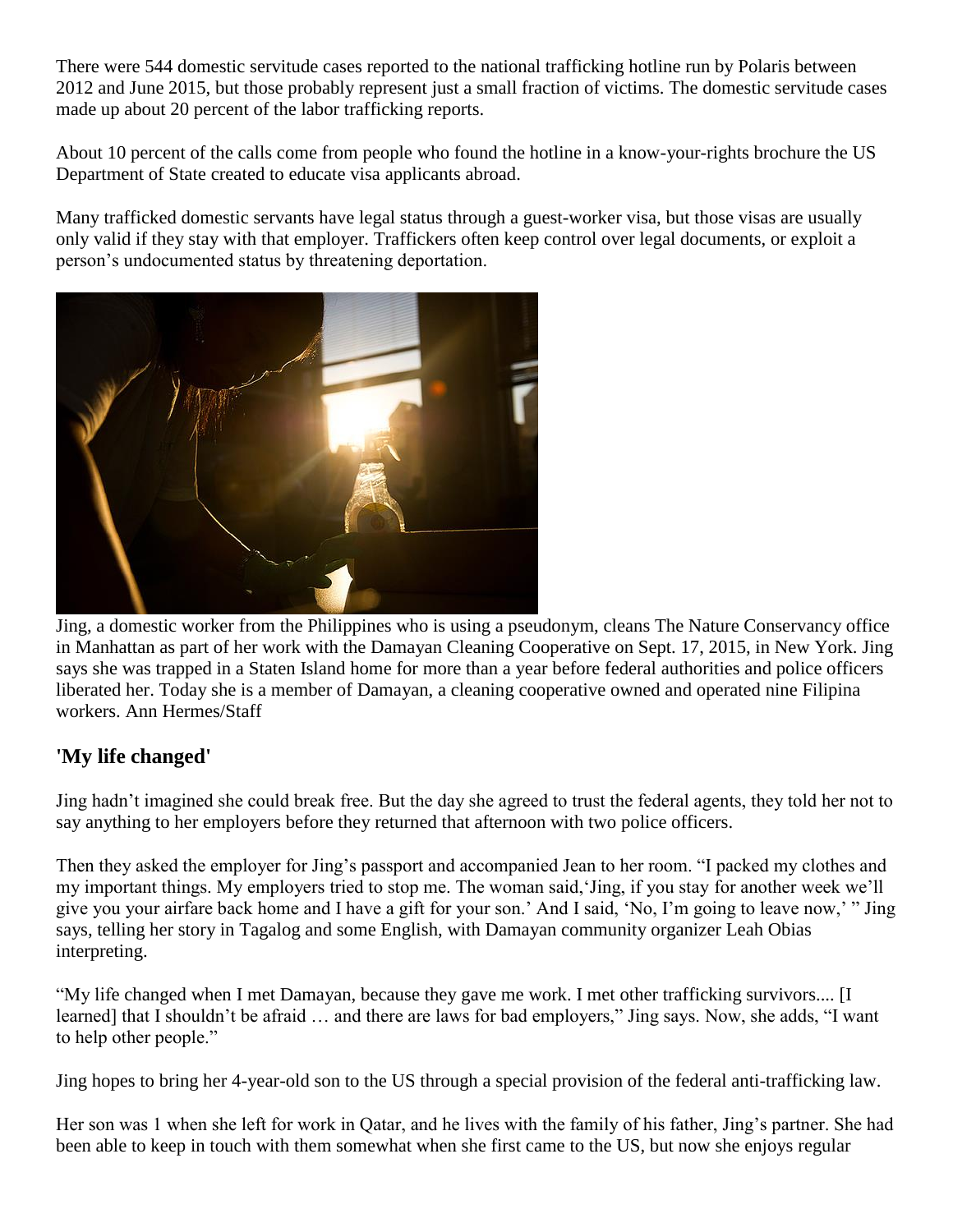Skype chats. Recently her son started school. After getting a prize one day, he told her, "Mom, look at my hands: I have stars!"

So far, Damayan has helped nine Filipina trafficking survivors reunite with family members.

Because the group's support for trafficked domestic servants is publicized by local Filipino and other television stations, "the issue ... has been broken open, at least somewhat ... and we now have people who actually selfidentify," Ms. Obias says. "They might recognize their story in other stories and then they come to us."

A week after her rescue, on Christmas Eve, Jing attended a Damayan social gathering and was surprised to meet a woman who had escaped from the same family two years earlier.

"We hugged and cried," " Jing says.

She heard that her employers left the US about a week after she escaped. Her lawyer has told her she might be able to pursue a case against them if they return to the US, Jing says.

The lawyer working with both women, from the victim-assistance organization Safe Horizon, declined to comment.

The other woman, using the pseudonym Weng, says she was afraid at first to pursue any legal claims against the family. Her daughter is still in Qatar, where Weng worked as a teacher, and she worried about retaliation against her.

But when Weng heard from her attorney about Jing, she says, "I cried again.... How many more victims?"

For labor trafficking to be chopped down at its roots, US immigration policies and the vulnerability of about 12 million undocumented workers need to be addressed, says Denise Brennan, an anthropology professor at Georgetown University and an author on forced labor.

But while they continue to push for comprehensive reforms, advocacy groups like Damayan have been essential in increasing knowledge and safety in their own communities, Professor Brennan says. "That peer-based model of rights work has been wildly successful."

Their reach is somewhat limited, however, because they operate on small budgets. These groups, Brennan says, should be "not only better funded, but understood as being the missing link to preventing trafficking."

Their voices are starting to be heard beyond their local communities, as well. Damayan and Adhikaar are both part of a campaign called [Beyond Survival,](http://www.domesticworkers.org/beyondsurvival) which is bringing the perspectives of domestic-servitude survivors into national policymaking conversations about labor rights and trafficking. for former victims of all types of trafficking to do likewise. Recently, Congress acted on one of its recommendations, creating a survivors' council to advise the federal government's interagency working groups on trafficking.

"Survivors are more than their stories – they're real experts," says Stephanie Richard, CAST's policy and legal service's director.

## **A co-op of survivors**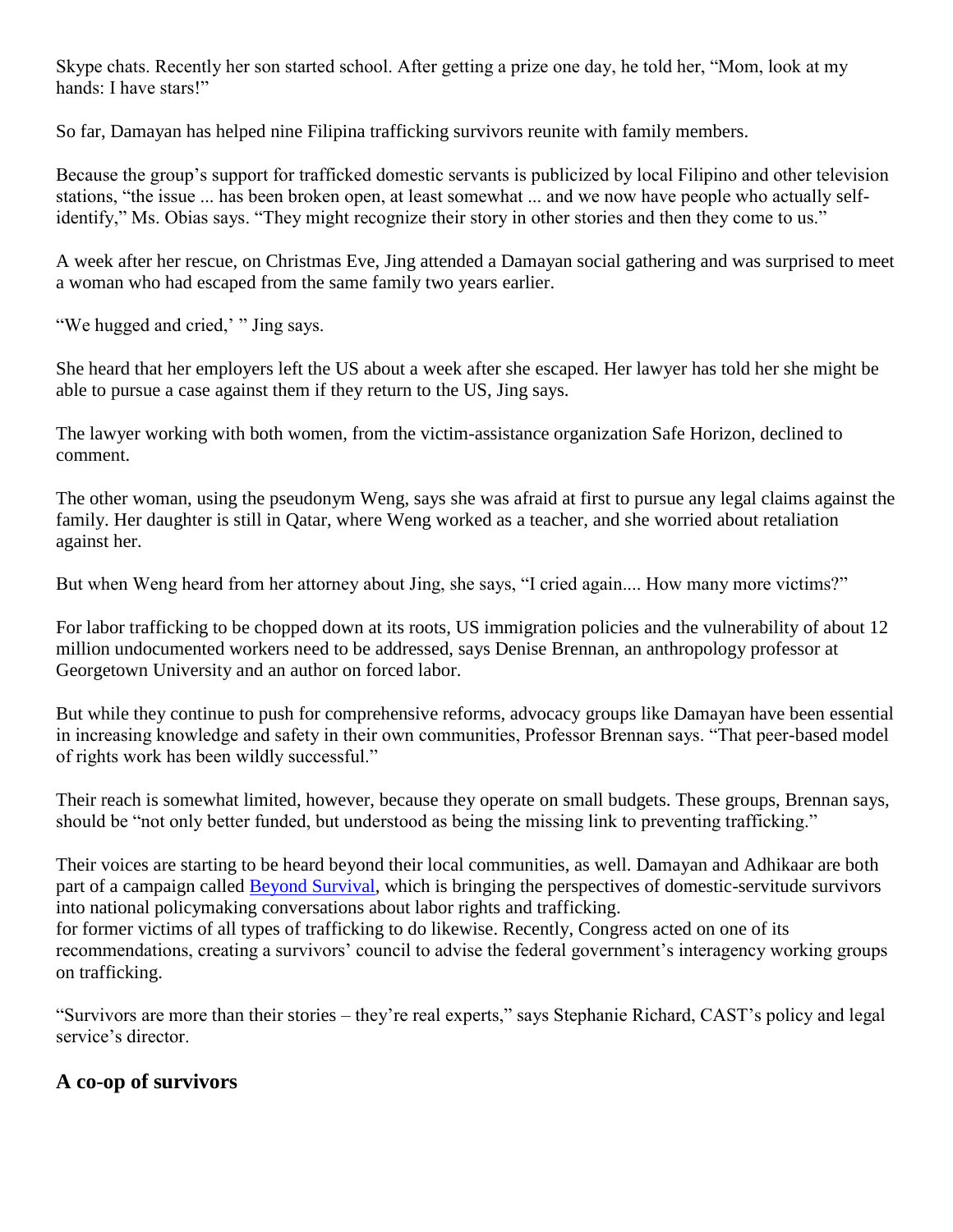A few nights a week, Jing rides an elevator up 16 floors to the Manhattan office of The Nature Conservancy. Surrounded by photos of sand dunes and coral reefs, she spends four hours emptying wastebaskets and cleaning with eco-friendly sprays.

She earns \$15 an hour, well above the state's minimum wage. But the job symbolizes something even more valuable: the community connections that make her freedom sustainable.

Her only "bosses" are fellow Filipina members of the Damayan Cleaning Cooperative, many of whom share her first-hand knowledge of what it's like to be virtually enslaved by an unscrupulous employer.

At their regular Tuesday night meeting, the owners munch on potluck dishes and watermelon as they review marketing materials and customer surveys.

Jing and Weng sit side by side, their businesslike demeanor occasionally giving way to waves of laughter and affectionate pats. Several women are wearing white T-shirts with the co-op's green logo: a ring of jasmine blossoms, the national flower of the Philippines.

So far, Jing and one other woman share the Nature Conservancy cleaning contract, which was recently transferred from Damayan to the co-op.

The contract came about two years ago when a Damayan board member working at the Conservancy proposed the idea to Karen Prudente, a Filipino-American who directs finance and operations in the Conservancy's Manhattan office.

Ms. Prudente hired two Damayan workers on a one-year contract. She says she and her colleagues were so pleased with the level of service that they have continued to renew the deal.

It will take time for the co-op to gain enough clients to offer full-time work to the nine founders. The hope is that eventually they'll be able to employ even more workers.

"Co-ops … demonstrate to each person that her voice counts," says Rachel Isreeli, a cooperative developer at the SCO Family of Services' Center for Family Life in Brooklyn, which has provided training and other support.

Many co-op members were once "accountable to their employer ... not only for wages but shelter, food, communication with others," Ms. Isreeli says. By contrast, as a co-op owner, "you are the one who has dictated the terms of a contract [and] can leave at any time.... That's a huge shift intellectually, psychologically,… a huge shift in power."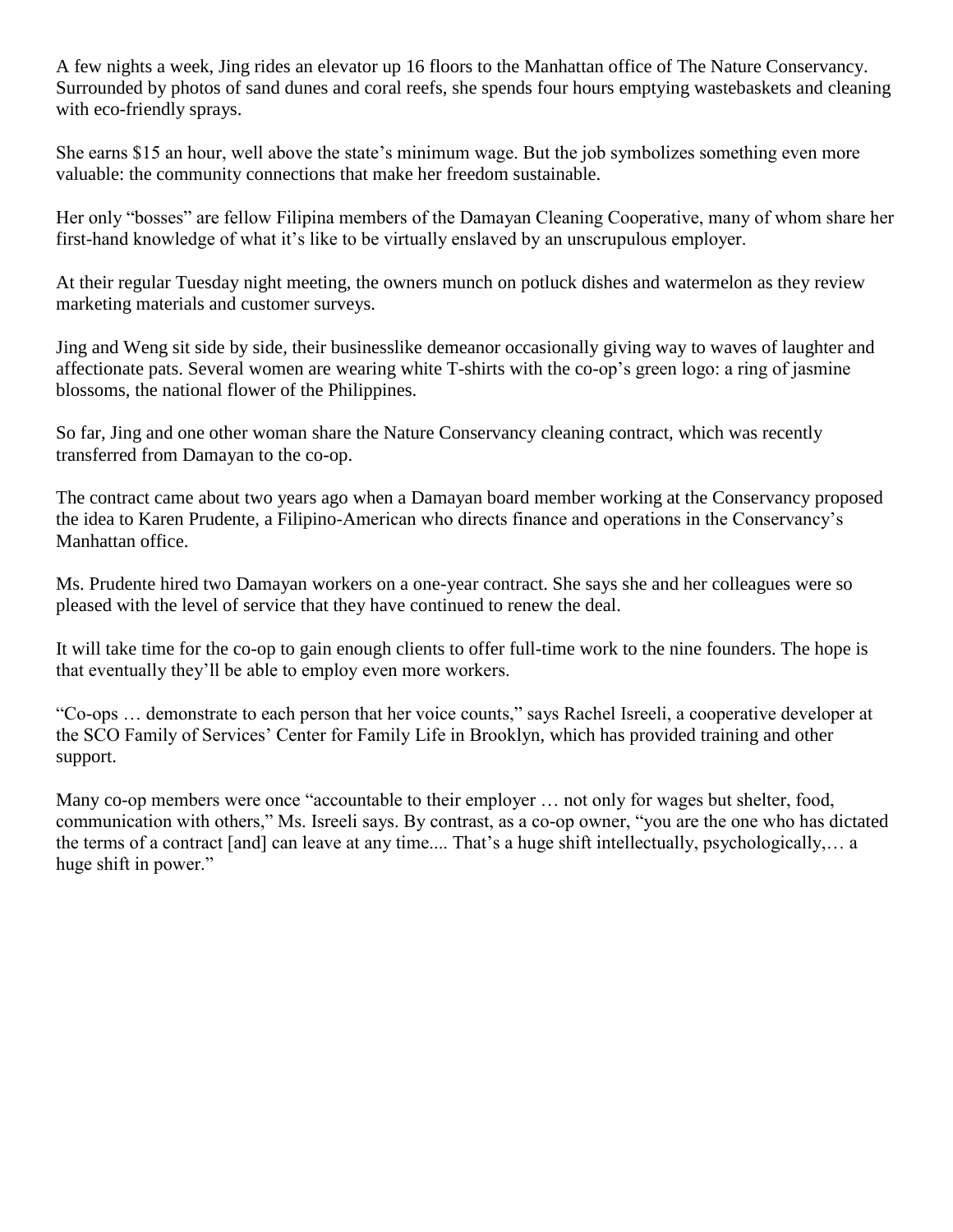

Leah Obias, Community Organizer for Damayan Migrant Workers Association, talks with Weng, a domestic worker from the Philippines who is using a pseudonym, during a walk-a-thon fundraising event for the Damayan Cleaning Cooperative on September 27, 2015, in New York, New York. Damayan is a cleaning cooperative owned and operated nine Filipina migrant workers. Ann Hermes/Staff

#### **'We were told we can't leave the house'**

For Weng, hurricane Sandy had a silver lining. The storm came not long after she had been brought to the Egyptian family's New York beach house in October 2012. Weng says the man promised she'd be teaching his children and overseeing a large staff of servants.

But she and two other Filipina teachers who came with her were shocked when told by the man's wife that they would instead be taking care of the children and the large house and anything else she demanded.

"We were told we can't leave the house, and there was a security system. That's when I was scared," she says, patting her heart.

The hurricane forced the family to live out of hotels for several weeks. One day, when one of the children wanted to look something up on the Internet in the hotel lobby, Weng got permission to accompany him. She spotted a Filipino and asked for his contact information.

"Madame was very angry, saying, 'I told you, don't talk to anybody!' " Weng says. "I had my rosary and Bible," she says, motioning her fingers as if the beads are still in her hands, her eyes wet with tears. "I thought, maybe I'm going to die here."

That incident finally prompted Weng to confide in her daughter in Qatar that she needed help. Her daughter found a Filipina author through Facebook, who put Weng in touch with the consulate in New York. About two weeks later, Weng arranged to have consulate staff meet her at the hotel. Just as she was preparing to leave, another Filipina servant of the family pulled her off the elevator.

As her employer berated her, Weng managed to dial a cell phone surreptitiously so the consulate officials could hear what was going on. Soon, two large policemen knocked at the hotel room door.

"I saw the one, his eyes is like, 'Come on, I'm going to be helping you,' " Weng says in English.

"The madame said, 'I gonna forgive you if you gonna stay.'… I said, 'No. I go with you,' " Weng says, and she clung to the police officer.